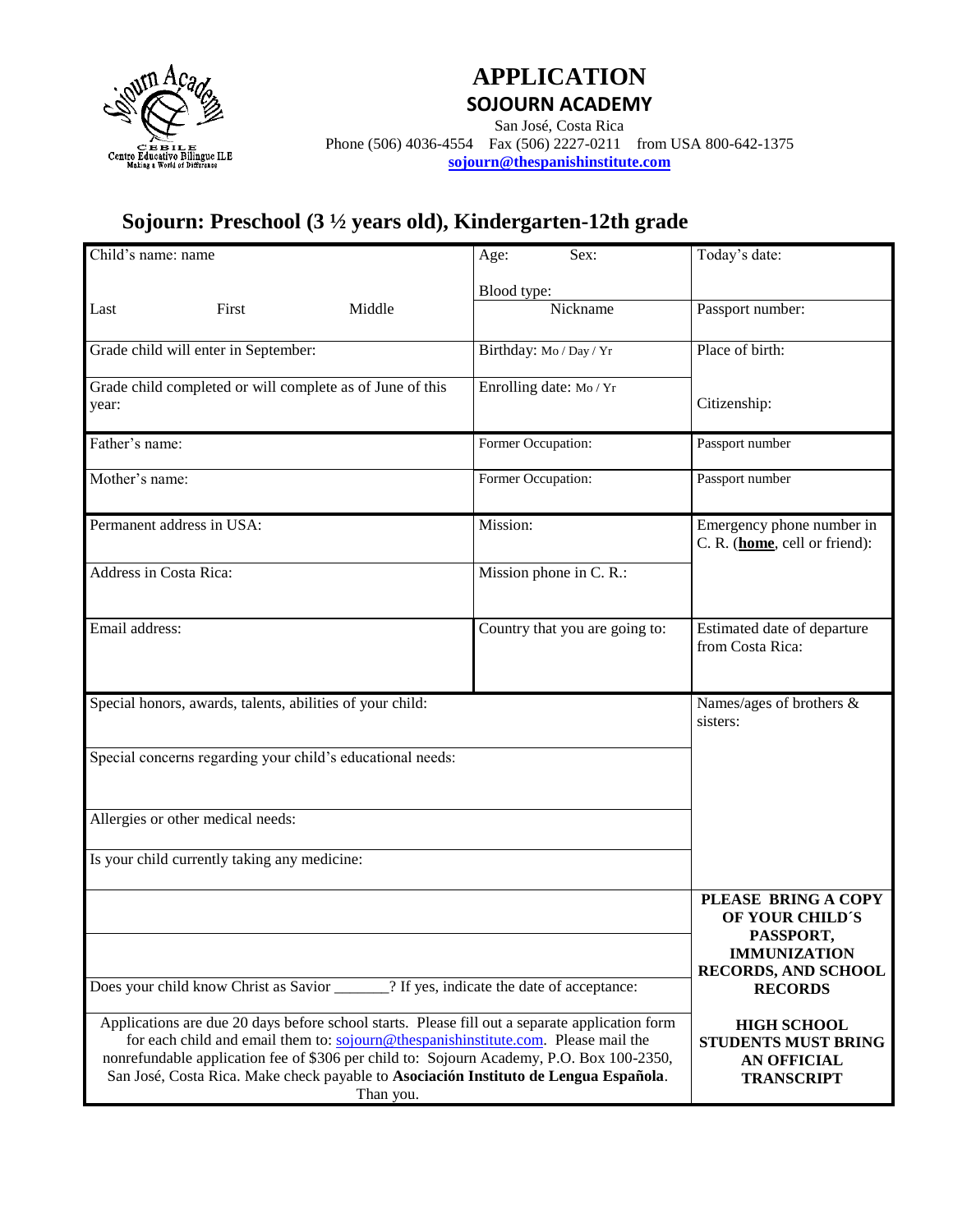

## Sojourn Academy **Centro Educativo Bilingüe ILE**

Haciendo una diferencia en el mundo

#### CHRISTIAN STATUTES OF SOJOURN ACADEMY AND ACSI \*

**We believe** that the Bible is the only true, unequivocal, and authoritative Word of God (II Timothy 3: 15-16, II Peter 1:21).

**We believe** that there is only one God, eternally existing in three persons: Father, Son, and Holy Spirit (Genesis 1: 1, Matthew 28:19, John 10:30).

**We believe** in the deity of Christ (John 10:33); His virgin birth (Isaiah 7:14, Matthew 1:23, Luke 1:35); his life without sin (Hebrews 4:15, Hebrews 7:26); his miracles (John 2:11); his death (I Corinthians 15: 3, Ephesians 1: 7, Hebrews 2: 9); his resurrection (John 11:25; I Corinthians 15: 4); his ascension to the right hand of the Father (Mark 16:19); and his personal return with power and glory (Acts 1:11, Revelation 19:11).

**We believe** in an absolute need for restoration through the Holy Spirit for salvation, for the excess of sin of human nature; that men are justified by faith through the blood of Christ, and that only by the grace of God and through faith are we saved (John 3: 16-19); John 5:24; Romans 3:23; Romans 5: 8-9; Ephesians 2: 8-10; Titus 3: 5).

**We believe** in the resurrection of the saved and non-believers. The saved will be resurrected to have life; but non-believers will be resurrected to be condemned (John 5: 28-29).

**We believe** in the spiritual communion of believers through our Lord Jesus Christ (Romans 8: 9, I Corinthians 12: 12-13, Galatians 3: 26-28).

**We believe** in the ministry of the Holy Spirit at this moment, who lives in our midst and is able to make us live piously. (Romans 8: 13-14, I Corinthians 3:16, I Corinthians 6: 19-20, Ephesians 4:30, Ephesians 5:18)

\* ACSI (Association of Christian Schools International, of which we are members).

\_\_\_\_\_\_\_\_\_\_\_\_\_\_\_\_\_\_\_\_\_\_\_\_\_\_\_\_\_\_\_\_\_\_\_\_\_\_ \_\_\_\_\_\_\_\_\_\_\_\_\_\_\_\_\_\_\_\_\_\_\_\_\_\_

\_\_\_\_\_\_\_\_\_\_\_\_\_\_\_\_\_\_\_\_\_\_\_\_\_\_\_\_\_\_\_\_ \_\_\_\_\_\_\_\_\_\_\_\_\_\_\_\_\_\_\_\_\_\_\_

We have read, and accept the Christian Statutes of Sojourn Academy

Father Signature Date

Mother Signature Date